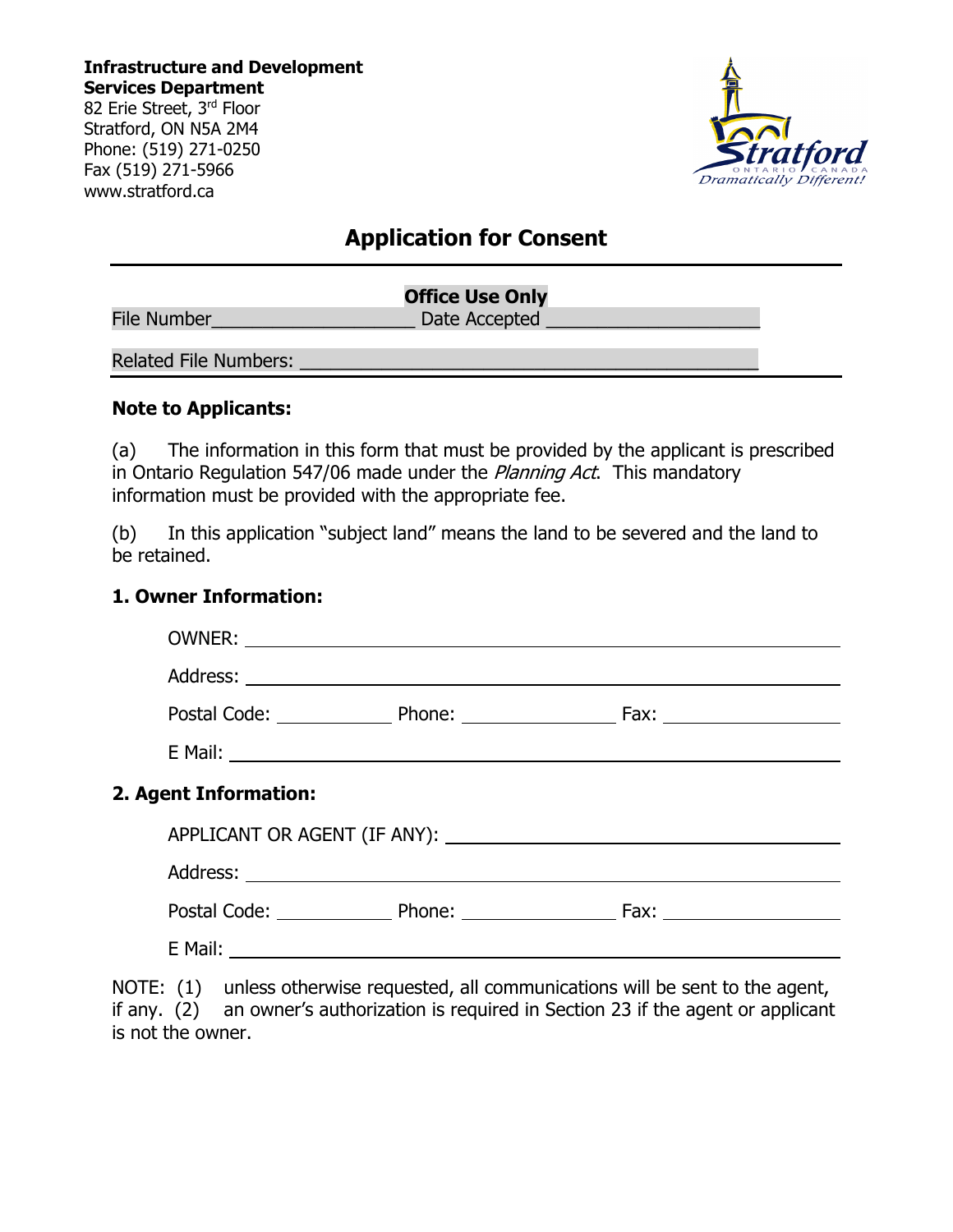## **3. Purpose of the Application**

- 3.1 Type and purpose of proposed transaction (check appropriate box):
- 

 $\overline{a}$ 

 $\overline{a}$ 

Conveyance  $\Box$  Conveyance  $\Box$  Conveyance  $\Box$  Converged  $\Box$  Converged  $\Box$  Converged  $\Box$  Converged  $\Box$  Converged  $\Box$  Converged  $\Box$  Converged  $\Box$  Converged  $\Box$  Converged  $\Box$  Converged  $\Box$  Converged  $\Box$  Converge  $\Box$  creation of a new lot

❑ a lot addition ❑ a lease

- 
- - ❑ a correction of title
	- ❑ an easement
	- ❑ right-of-way

3.2. If known, name of person(s) to whom the land or an interest in the land is to be transferred, charged or leased:

3.3 If a lot addition, identify the lands to which the parcel will be added.

|                                       | Concession: <b>Example 2019</b> |
|---------------------------------------|---------------------------------|
| Registered Plan No.: ________________ |                                 |
| Reference Plan No.:                   | Part(s) No.:                    |
| Name of Street: _                     | Street No.:                     |

**4. Description of the Subject Land (Complete applicable lines)** 

| Concession: <u>contract and contract and contract and contract and contract and contract and contract and contract and contract and contract and contract and contract and contract and contract and contract and contract and c</u> |
|--------------------------------------------------------------------------------------------------------------------------------------------------------------------------------------------------------------------------------------|
| Lot(s) No.:                                                                                                                                                                                                                          |
| $Part(s) No.$ :                                                                                                                                                                                                                      |
| Street No.: <b>Example 20</b>                                                                                                                                                                                                        |
|                                                                                                                                                                                                                                      |

4.2 Are there any easements or restrictive covenants affecting the subject land?

Yes \_\_\_ No \_\_

If YES, describe each easement or covenant and its effect.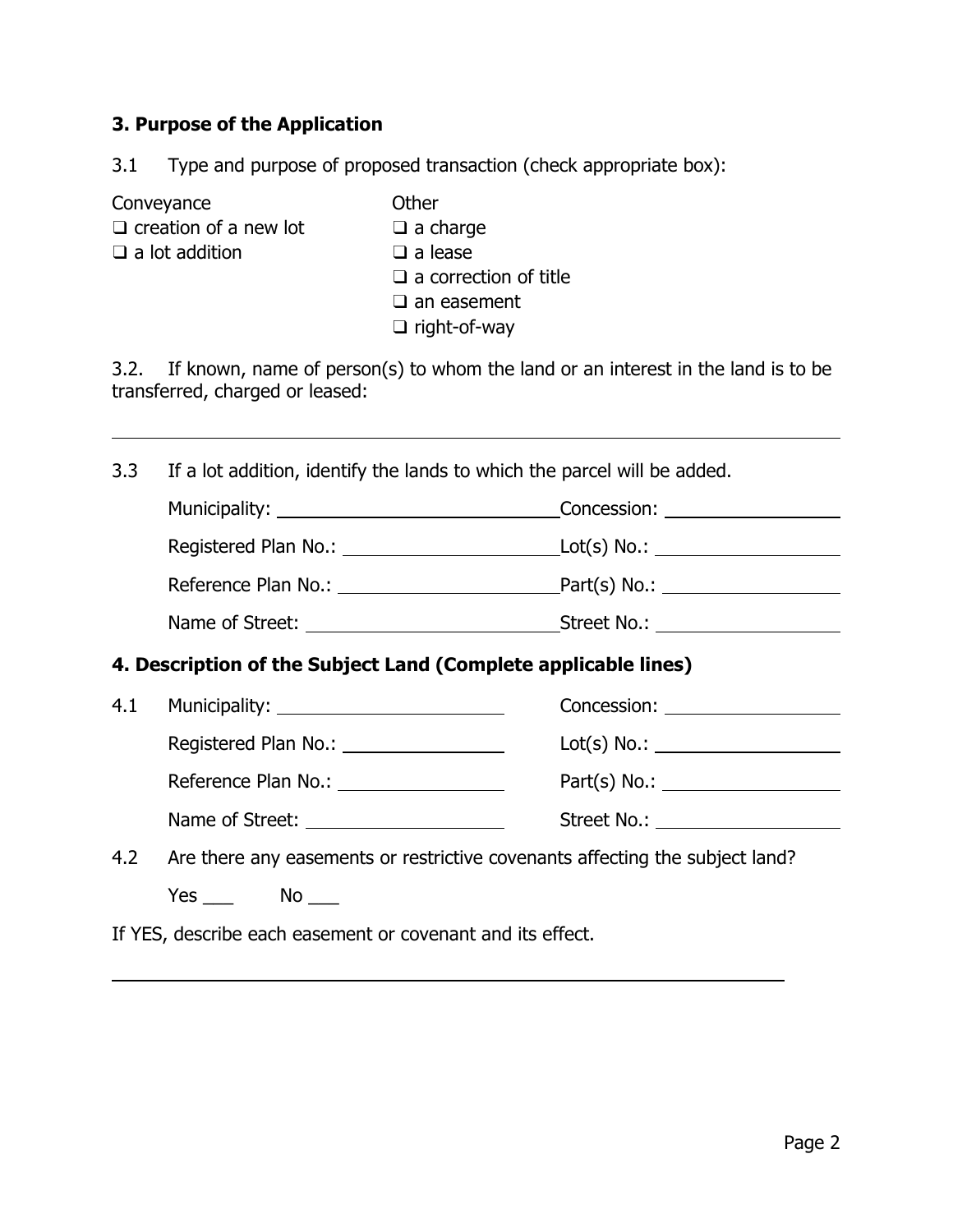4.3 Are there any rights-of-way affecting the subject land?

Yes \_\_\_ No \_\_\_

If YES, describe the right-of-way and its effect.

| 5. Description of Subject Land and Servicing Information:                                                                               |  |          |                                        |
|-----------------------------------------------------------------------------------------------------------------------------------------|--|----------|----------------------------------------|
| 5. 1 Description of land intended to be severed:                                                                                        |  |          |                                        |
| Frontage $(m)$ Depth $(m)$ Area $(m^2)$                                                                                                 |  |          |                                        |
| Existing and Proposed Use(s) of the land:                                                                                               |  |          |                                        |
|                                                                                                                                         |  |          |                                        |
|                                                                                                                                         |  |          |                                        |
| Existing and Proposed Building(s) and/or Structure(s) on the land:                                                                      |  |          |                                        |
| <u> 1989 - Johann Stoff, amerikansk politiker (d. 1989)</u><br>5.2 Description of land intended to be retained:                         |  |          |                                        |
| Frontage $(m)$ Depth $(m)$ Area $(m^2)$                                                                                                 |  |          |                                        |
| Existing and Proposed Use(s) of the land:                                                                                               |  |          |                                        |
|                                                                                                                                         |  |          |                                        |
|                                                                                                                                         |  |          |                                        |
| Existing and Proposed Building(s) and/or Structure(s) on the land:                                                                      |  |          |                                        |
| 5.3 Type of access (check appropriate box):                                                                                             |  | Severed  | Retained                               |
| provincial highway<br>municipal road, maintained all year<br>municipal road, seasonally maintained<br>other public road<br>right-of-way |  | $\sqcup$ | H<br>$\Box$<br>$\Box$<br>- 1<br>$\Box$ |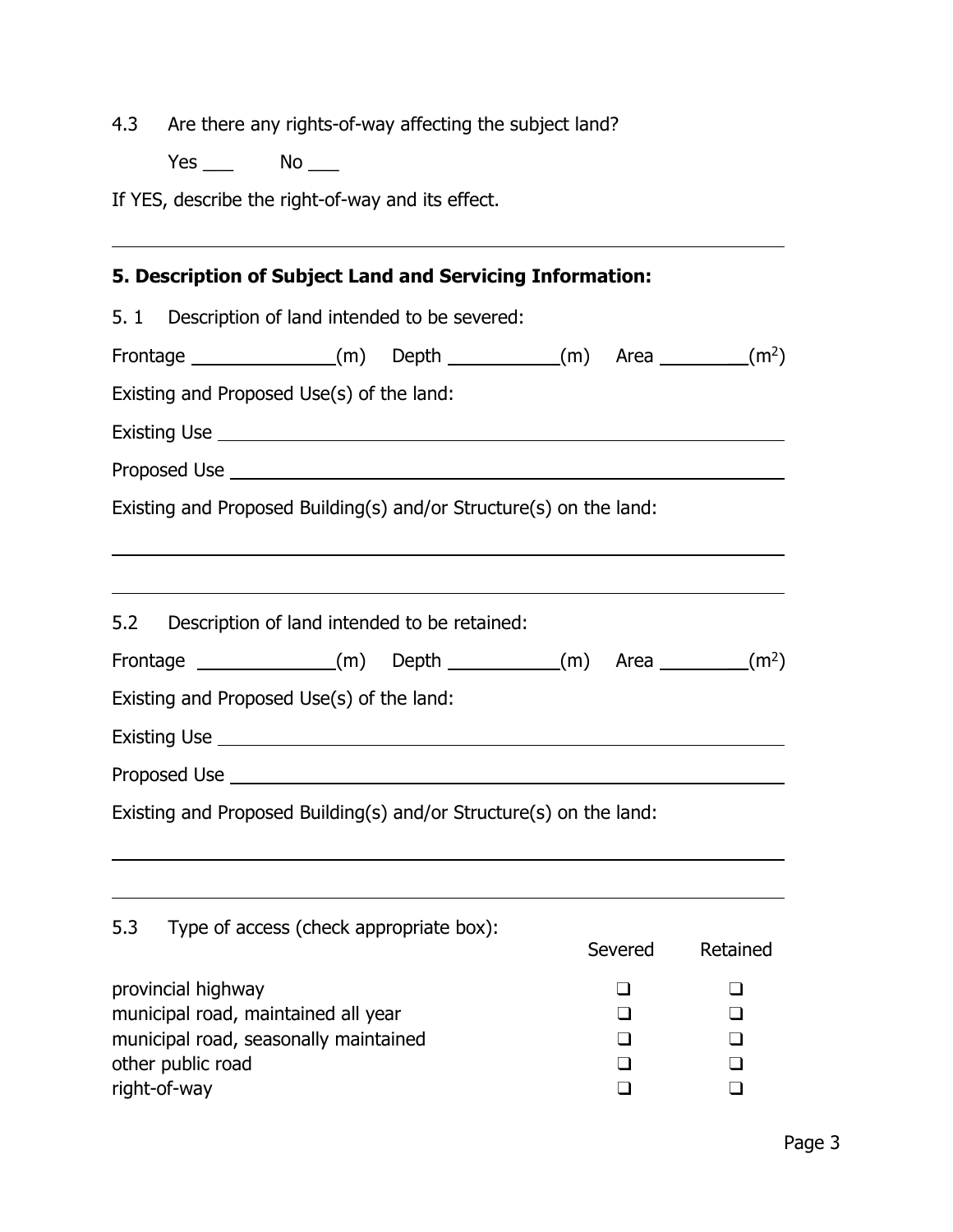5.4 Type of water supply proposed (check appropriate box).

|                                                | Severed | Retained |
|------------------------------------------------|---------|----------|
| publicly owned and operated piped water system |         |          |
| privately owned and operated individual well   |         |          |
| privately owned and operated communal well     |         |          |
| lake or other water body                       |         |          |
| other means                                    |         |          |

5.5 Type of sewage disposal proposed (check appropriate box):

|                                                       | Severed | Retained |
|-------------------------------------------------------|---------|----------|
| publicly owned and operated sanitary sewage system    |         |          |
| privately owned and operated individual septic system |         |          |
| privately owned and operated communal septic system   |         |          |
| privy                                                 |         |          |
| other means                                           |         |          |
|                                                       |         |          |

## **6. Land Use**

 $\overline{a}$ 

 $\overline{a}$ 

6.1 What is the current official plan designation(s) of the subject land?

6.2 What is the current zoning of the subject land?

### **7. History of the Subject Land**

7.1 Has the subject land ever been the subject of an application for approval of a plan of subdivision under Section 51 or a consent under Section 53 of the Planning Act?

Yes No Unknown

If YES, provide the application file number and the status of the application.

7.2 Has any land been severed from the parcel originally acquired by the owner of the subject land?

 $Yes$   $No$   $\_\_$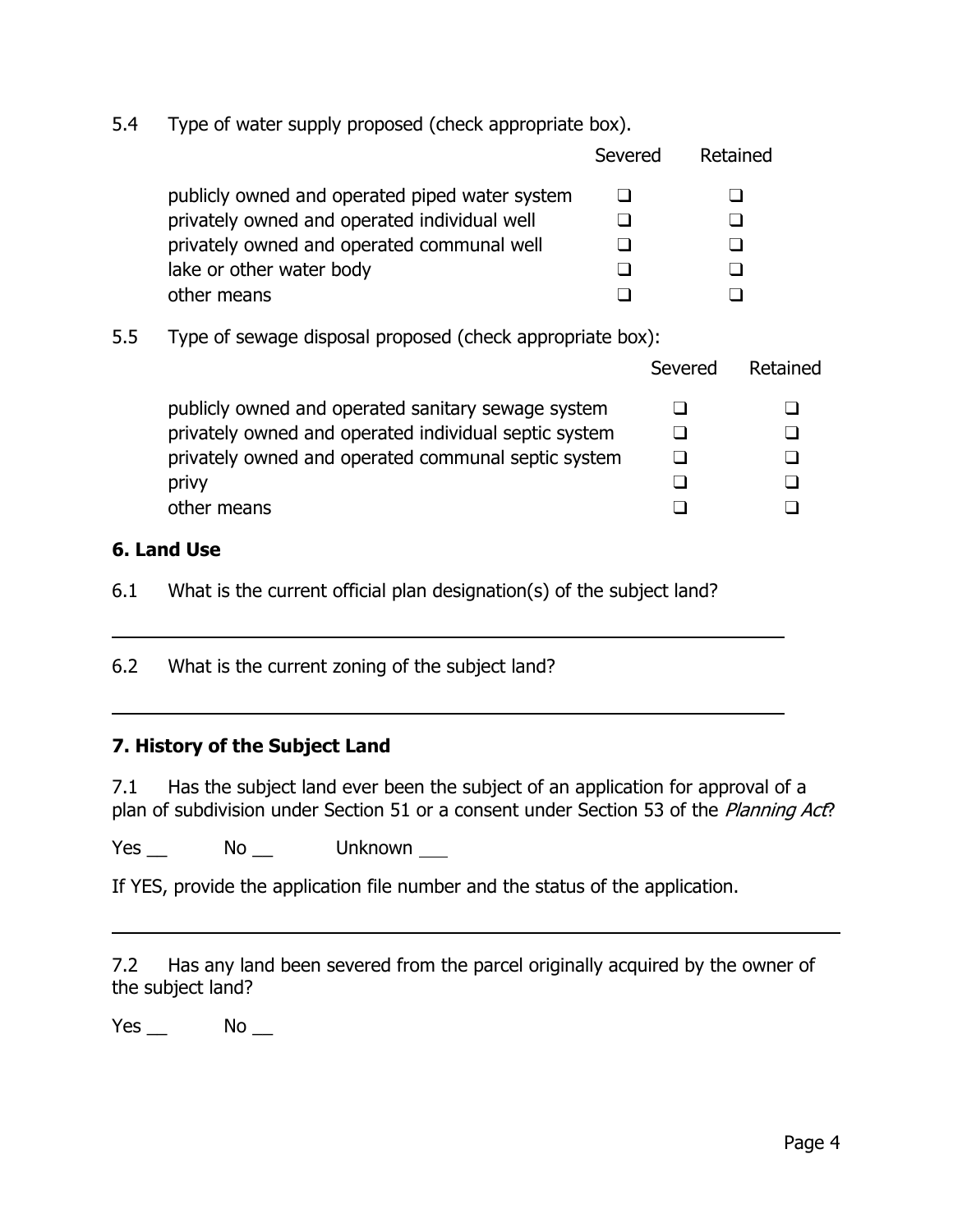If YES, provide for each parcel severed, the date of transfer, the name of the transferee and the use of the severed land.

## **8. Current Applications**

 $\overline{a}$ 

l

 $\overline{a}$ 

 $\overline{a}$ 

 $\overline{a}$ 

Is the subject land the subject of any other application under the Planning Act, such as an application for an amendment to the official plan, a zoning by-law or a Minister's zoning order, an application for minor variance or an application for an approval of a plan of subdivision, plan of condominium or a consent?

Yes Mo Unknown

If YES, specify the appropriate file number(s) and status of the application(s).

### **9. Environmental**

9.1 Is there reason to believe the surface or subsurface of the subject lands may have been contaminated by former uses on the site or adjacent sites?

 $Yes$   $No$   $\_\_$ 

If YES, explain.

9.2 What information did you use to determine the answer to question #9.1?

### **10. Provincial**

| 10.1 Is the application consistent with policy statements issued under subsection 3 (1) |     |           |  |  |
|-----------------------------------------------------------------------------------------|-----|-----------|--|--|
| of the Planning Act?                                                                    | Yes | <b>NO</b> |  |  |

|           | 10.2 Is the subject land(s) within an area of land designated under any provincial plan |    |  |  |  |
|-----------|-----------------------------------------------------------------------------------------|----|--|--|--|
| or plans? | Yes                                                                                     | No |  |  |  |

| If YES, does the application conform to or does not conflict with the applicable |  |  |
|----------------------------------------------------------------------------------|--|--|
| provincial plan or plans?                                                        |  |  |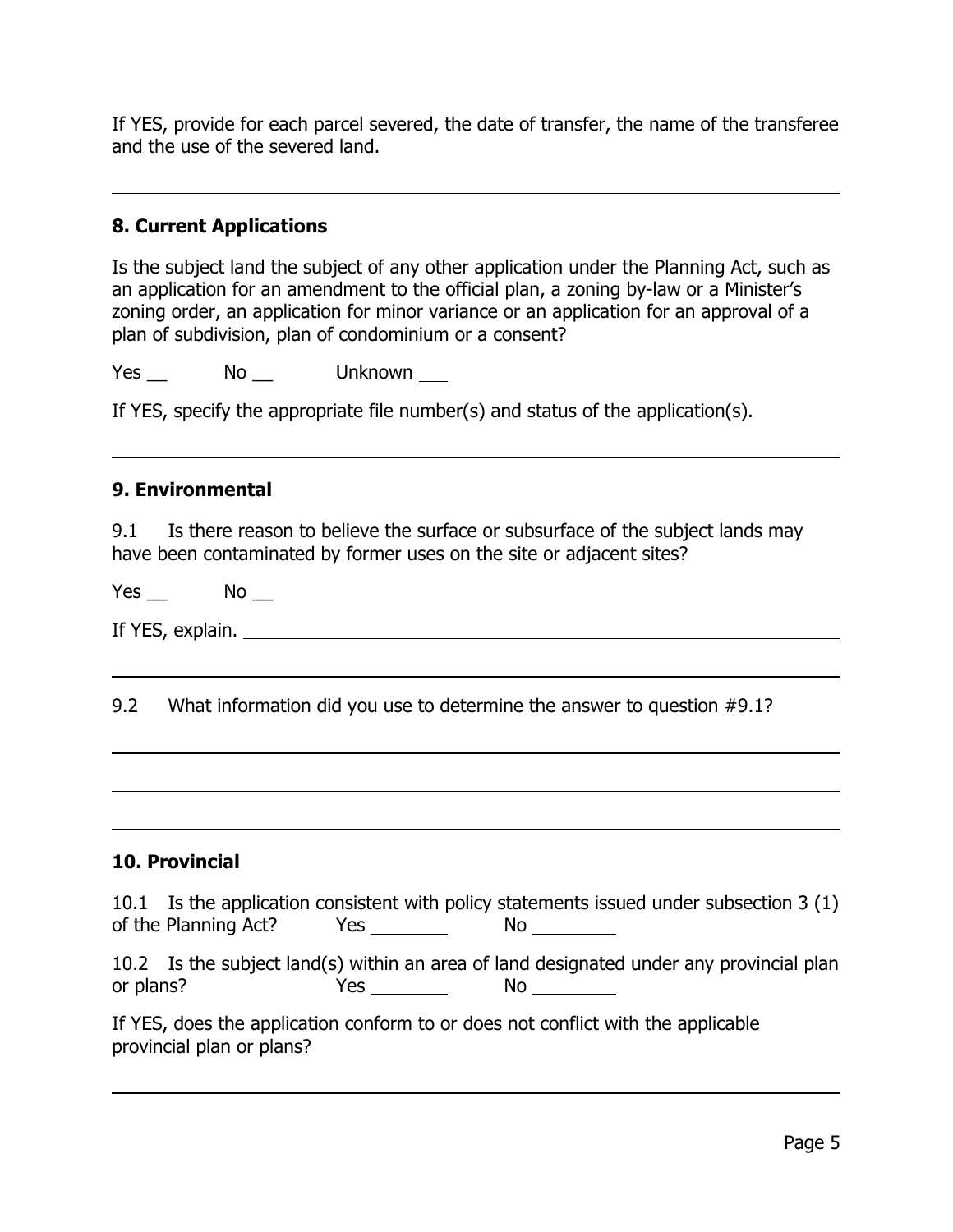## **11. Sketch**

The application shall be accompanied by a sketch, in metric units, showing the following:

- the boundaries and dimensions of the subject land, the part that is intended to be severed and the part that is intended to be retained.
- the boundaries and dimensions of any land abutting the subject land that is owned by the owner of the subject land.
- the approximate distance between the subject land and the nearest township lot line or landmark, such as a bridge or railway crossing.
- the location of all land previously severed from the parcel originally acquired by the current owner of the subject land.
- the approximate location of all natural and artificial features (for example, buildings, railways, roads, watercourses, drainage ditches, banks of rivers or streams, wetlands, wooded areas, wells and septic tanks) that,
	- $\circ$  are located on the subject land and on land that is adjacent to it, and
	- $\circ$  in the applicant's opinion may affect the application.
- the current uses of land that is adjacent to the subject land (for example: residential, agricultural or commercial).
- the location, width and name of any roads within or abutting the subject land, indicating whether it is an unopened road allowance, a public travelled road, a private road or a right of way.
- if access to the subject land is by water only, the location of the parking and boat docking facilities to be used.
- the location and nature of any easement affecting the subject land.

## **12. Other Fees**

In addition to the application fee where the City requires assistance from its solicitors or other technical or professional consultants in the processing of this application, the applicant shall be responsible for reimbursing all legal and consulting fees incurred by the City, at the City's actual cost. Depending on the amount of such fees, which the City expects to incur on any given application, the City may also require the applicant to enter into an agreement with respect to the payment of such fees and may, where appropriate, require security to be posted.

The applicant is hereby notified that in the event the City of Stratford Council approves the application and the matter is appealed to the Local Planning Appeal Tribunal, the applicant may be required to enter into a financial agreement to bear all legal and consulting costs incurred by the City with regard to its preparation for and attendance at such hearings, including all prehearing conferences and all hearing related matters.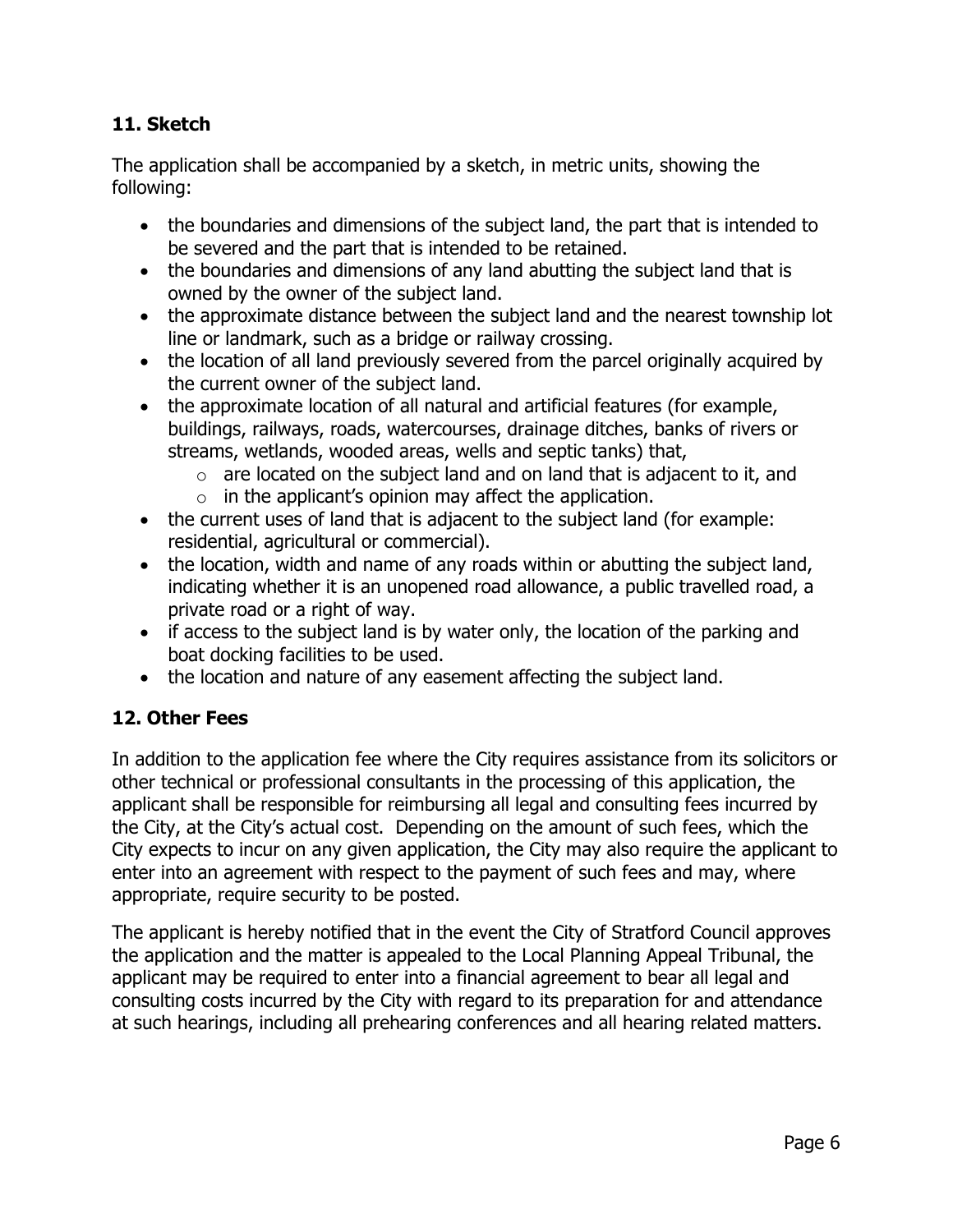### **13. Affidavit or Sworn Declaration:**

## **Declaration for the Prescribed Information**

| in the $\frac{1}{2}$ in the $\frac{1}{2}$ in the $\frac{1}{2}$ in the $\frac{1}{2}$ in $\frac{1}{2}$ in $\frac{1}{2}$ in $\frac{1}{2}$ in $\frac{1}{2}$ in $\frac{1}{2}$ in $\frac{1}{2}$ in $\frac{1}{2}$ in $\frac{1}{2}$ in $\frac{1}{2}$ in $\frac{1}{2}$ in $\frac{1}{2}$ in $\frac{1}{2$ |           |
|------------------------------------------------------------------------------------------------------------------------------------------------------------------------------------------------------------------------------------------------------------------------------------------------|-----------|
| make oath and say (or solemnly declare) that the information contained in this<br>application is true and that the information contained in the documents that accompany<br>this application in respect of the above Sections is true.                                                         |           |
| Sworn ( <i>or declared</i> ) before me:                                                                                                                                                                                                                                                        |           |
|                                                                                                                                                                                                                                                                                                |           |
| $\frac{1}{2}$ in the:                                                                                                                                                                                                                                                                          |           |
|                                                                                                                                                                                                                                                                                                |           |
| <b>Commissioner of Oaths</b>                                                                                                                                                                                                                                                                   | Applicant |

#### **14. Authorization**

 $\overline{a}$ 

 $\overline{a}$ 

I hereby authorize the City of Stratford and municipal staff to access the subject site for the purpose of evaluation of the subject application.

Date Signature of Owner

If the applicant is not the owner of the land that is the subject of this application, the written authorization of the owner that the applicant is authorized to make the application must be included with this form or the authorization set out below must be completed.

### **Authorization of Owner for Agent to make the Application**

I, 1. Am the owner of the land that is the subject of this application for a consent and I authorize \_\_\_\_\_\_\_\_\_\_\_\_\_\_\_\_\_\_\_\_\_\_ to make this application on my behalf.

Date **Signature of Owner**